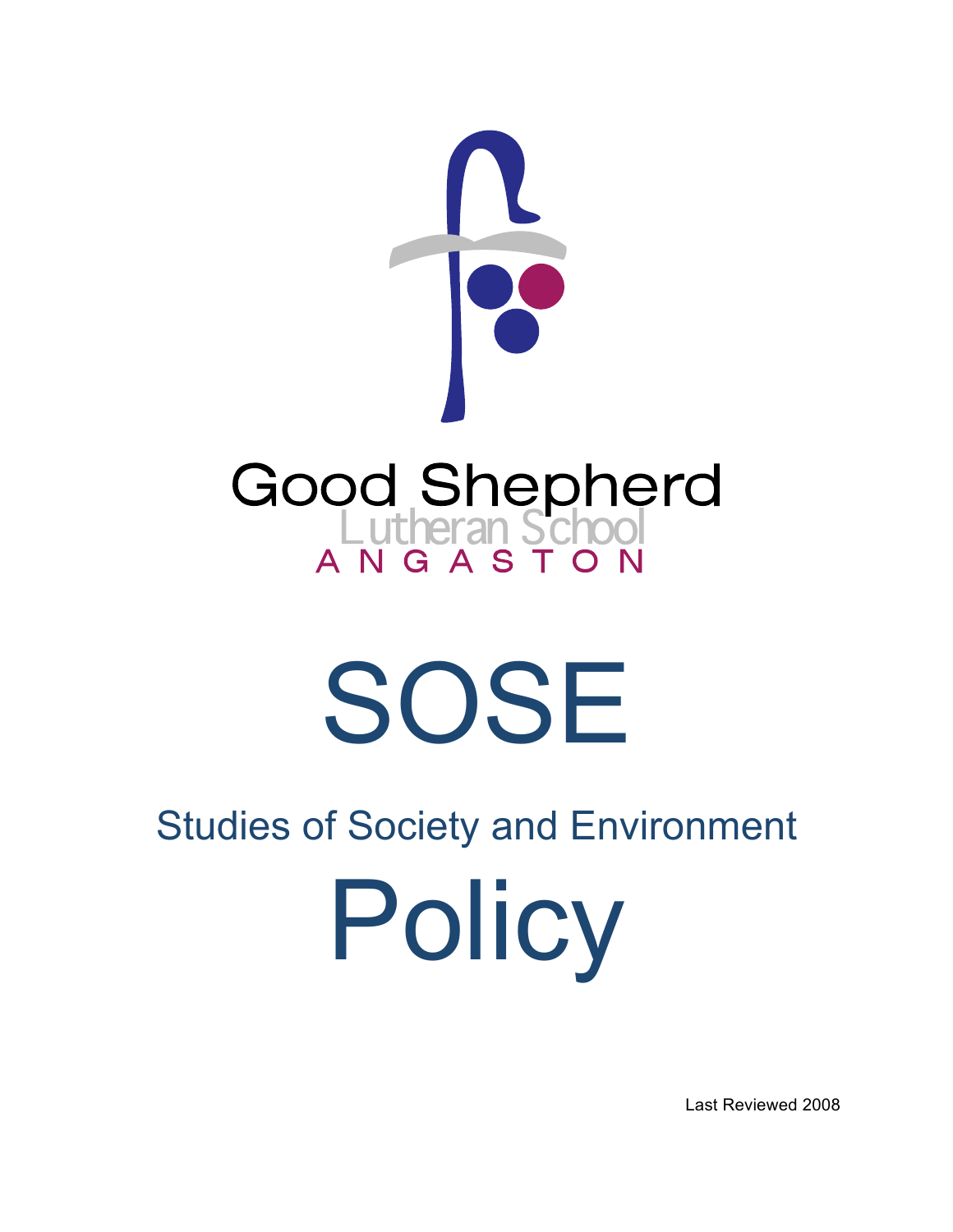## **Preface**

The Society and Environment learning area develops students' understanding of how individuals and groups live together and interact with their environment. Students develop a respect for cultural heritage and a commitment to social justice, the democratic process and ecological sustainability.

#### **1. Aims**

The society and environment Learning Area aims to develop in all children:

Knowledge, understanding and appreciation of:

- societies locally, nationally and globally, and of changing environments and systems (natural, socio-cultural, economic, legal and political), over time
- the nature, causes and consequences of interactions between, and interdependence of, environments and societies
- power, power relationships, inequality and the distribution of wealth in society
- cultural diversity and social cohesion, and the different perspectives people have, acknowledging that these develop and change over time
- new careers emerging from the creation of new knowledge, technologies and demographic patterns.

These aims reflect the following beliefs:

Successful students will learn about *Time Continuity and Change* to,

- identify differences between their life and the lives of other generations in their society and explains some reasons for this.
- examine information from a range of sources about people in different periods of time and places in Australia, and interprets them in relation to historical events.
- identify and explain sequences of change that have occurred in Australia over time, and recognises various perspectives on events.
- presents events and life stages in sequence.
- describe and record ages and sequences using timelines, calendars and flowcharts to present historical information.
- research and discuss the importance of understanding events and ways of life of some past periods, using primary and secondary sources.
- identify and value aspects of environments, and of family and community ways of life, that have endured or changed, and makes predictions about the future in relation to these.
- analyse aspects of people's lives and heritages in relation to broader social issues and events, and imagines future possibilities.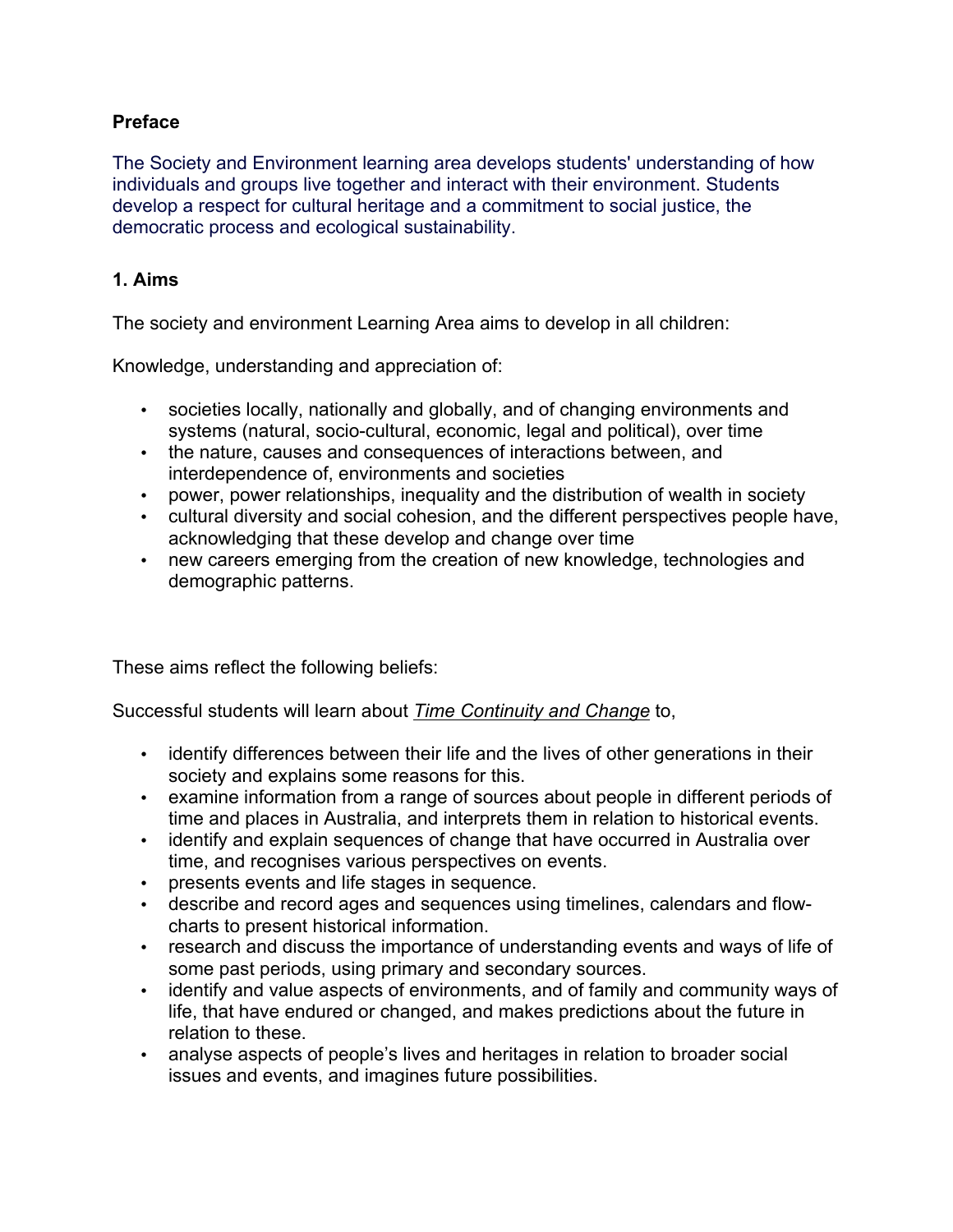• explain why local and international communities have changed and are likely to change in the future.

Successful students will learn about *Place, Space and Environment* to,

- explain and communicate how people interact and identify with environments.
- show and report on understanding of the interrelationships between natural and built environments, resources and systems.
- identify and describe significant resources, explains the threats which endanger them, and suggests strategies to combat threats.
- represent and categorise features of places and resources, using maps, contextual language and models.
- use symbols, maps, models and flow-charts to describe the location of places and demonstrate relationships.
- interpret and represent data about natural and built environments, resources, systems and interactions, both global and local, using maps, graphs and texts.
- participate actively in projects to show understanding of the importance of caring for local places and natural environments.
- understand that people cause changes in natural, built and social environments, and they act together in solving problems to ensure ecological sustainability.
- identify factors affecting an environmental issue, and reports on ways to act for sustainable futures.

Successful students will learn about *Societies and Cultures* to,

- understand that, although all people are unique, they also have characteristics in common, and contribute in a variety of ways to their local and wider communities.
- describe the diversity of practices, customs and traditions of groups and communities.
- consider factors which contribute to personal and group identity and social cohesion, and valuing cultural diversity within and outside Australia.
- listen to and retell local Aboriginal stories and stories from cultures other than their own, and explains their relevance for Australians.
- describe the diversity amongst Aboriginal and Torres Strait Islander peoples and their cultures, past and present, and moves for Reconciliation.
- learn from rural and urban Aboriginal peoples and other minorities about their histories and present day experiences, and acts to counter prejudice.
- demonstrate a capability to see and value points of view other than their own.
- participate in and share cultural experiences and events in the wider community, and analyses values embedded in them.
- demonstrate responsible and respectful participation in group discussion and, in a team, plans and negotiates social action to enhance human rights in community contexts.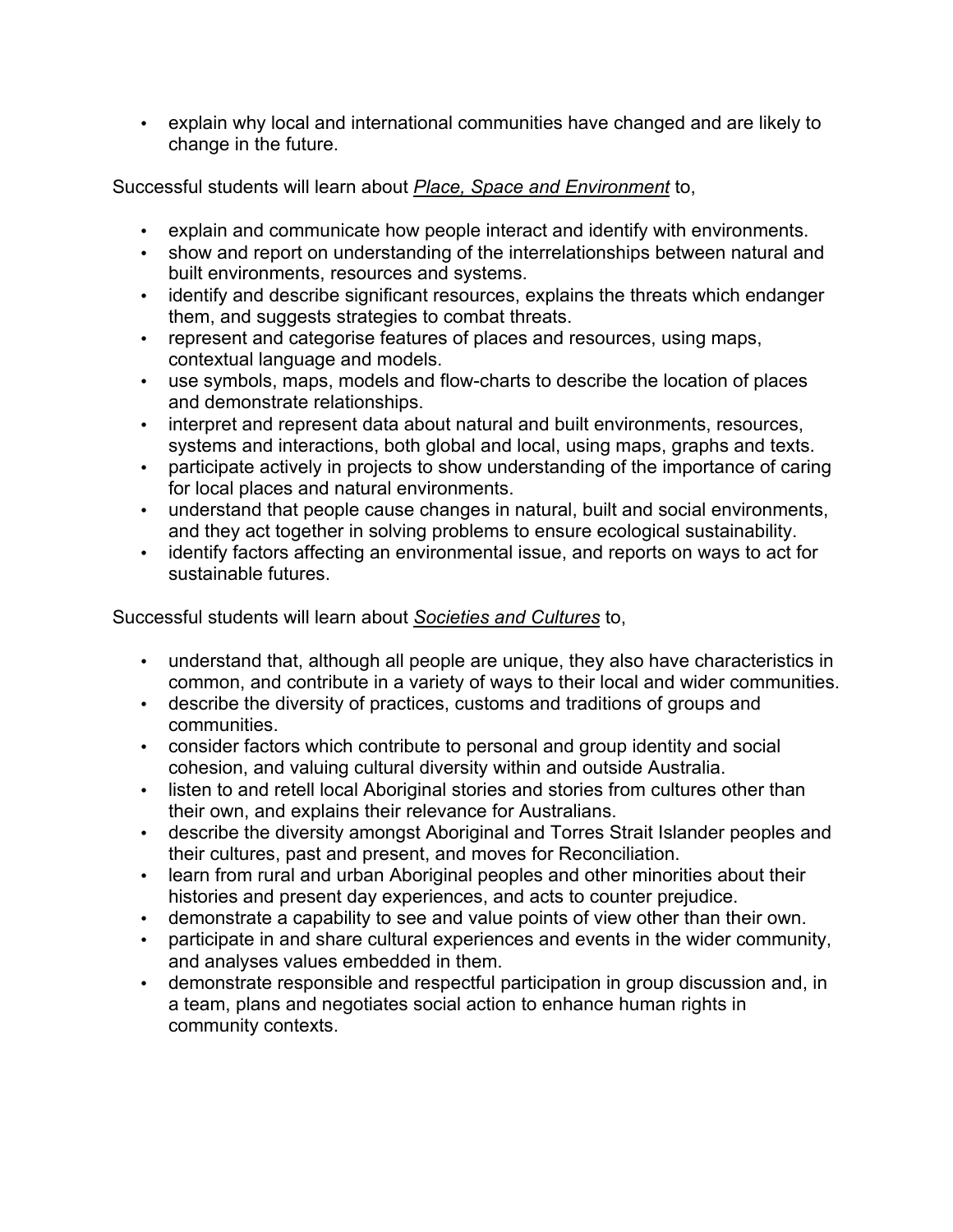Successful students will learn about *Social Systems* to,

- describe the meaning of 'needs' and 'wants', and identifies how people cooperate in society to meet current and future needs.
- describe examples of the provision of goods and services in societies, past and present, and proposes alternatives for the future.
- Describe examples of forms and structures of Australian and other governments over time in terms of how they impact on people's lives.
- identify the sources of some goods and services, and can explain the ways our daily living depends on them.
- identify and critically examines work, paid and unpaid, of people whose roles involve providing goods or services for a community.
- analyse an example of the flows in provision of a product or service, including links to resources, money, transport, technology and communication, and considering fairness for human and environmental sustainability.
- take an active part in making decisions to achieve goals while listening to, negotiating, and cooperating with others, and showing awareness of rights, responsibilities and rules.
- describe and participate in decision-making processes and interprets the effects of decisions on people.
- recognise that individuals, groups or systems hold different views, values and beliefs, and identifies those which contribute to the common good.

# **2. Principles for Effective Teaching of SOSE**

The understandings, capabilities and dispositions encompassed in the essential learnings may be achieved by learners through:

- using constructivist approaches to learning
- practising the relevant skills within supportive and enabling learning environments
- active involvement in their learning
- applying their learning to new and different contexts
- processes that are learner-centred

-are developed in authentic contexts

-are built on over time

-identify evidence of learning over time.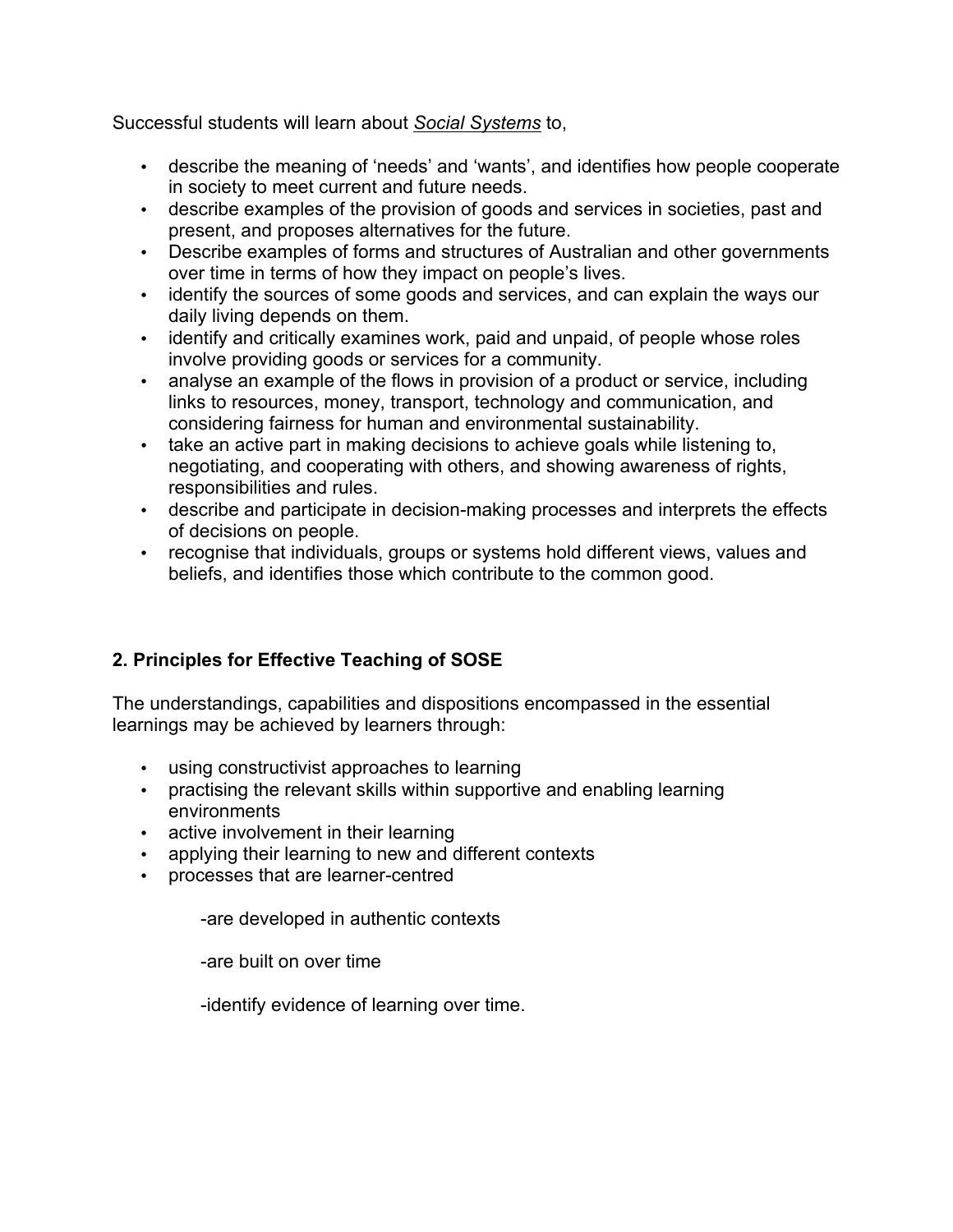### **3. Content**

Society and environment expands learners' knowledge and understandings of their own and other societies, of local and global environments, and of the interdependence between people, their society and their environment. It promotes knowledge, skills, attitudes and values that lead to active participation in their local and the global society.

The Learning Area of society and environment is organised around four strands:

- time, continuity and change
- place, space and environment
- societies and cultures
- social systems.

The four strands are interrelated and are of equal importance. The Curriculum Scope for each strand is organised around three Key Ideas which follow a particular pattern:

- knowledge in context
- skills in context
- values and active participation in context.

The framework weaves the strands together in many ways: through the integration of the five Essential Learnings, incorporating literacy, numeracy and information and communication technologies with the fundamental concepts of the area; through the processes applied in the four conceptual strands; a shared focus on equity and crosscurriculum perspectives; and through a common approach to values.

The Lutheran Curriculum Framework has been developed for use in all Lutheran Schools to support teachers in their planning and programming. The SOSE Scope and Sequence is used to allow for a consistent approach across every year level.

#### **4. Assessment**

Assessment in SOSE has a number of purposes. These include providing information to:

- Students about their progress and achievements
- Teachers to inform planning and programming
- Parents and caregivers about their children's learning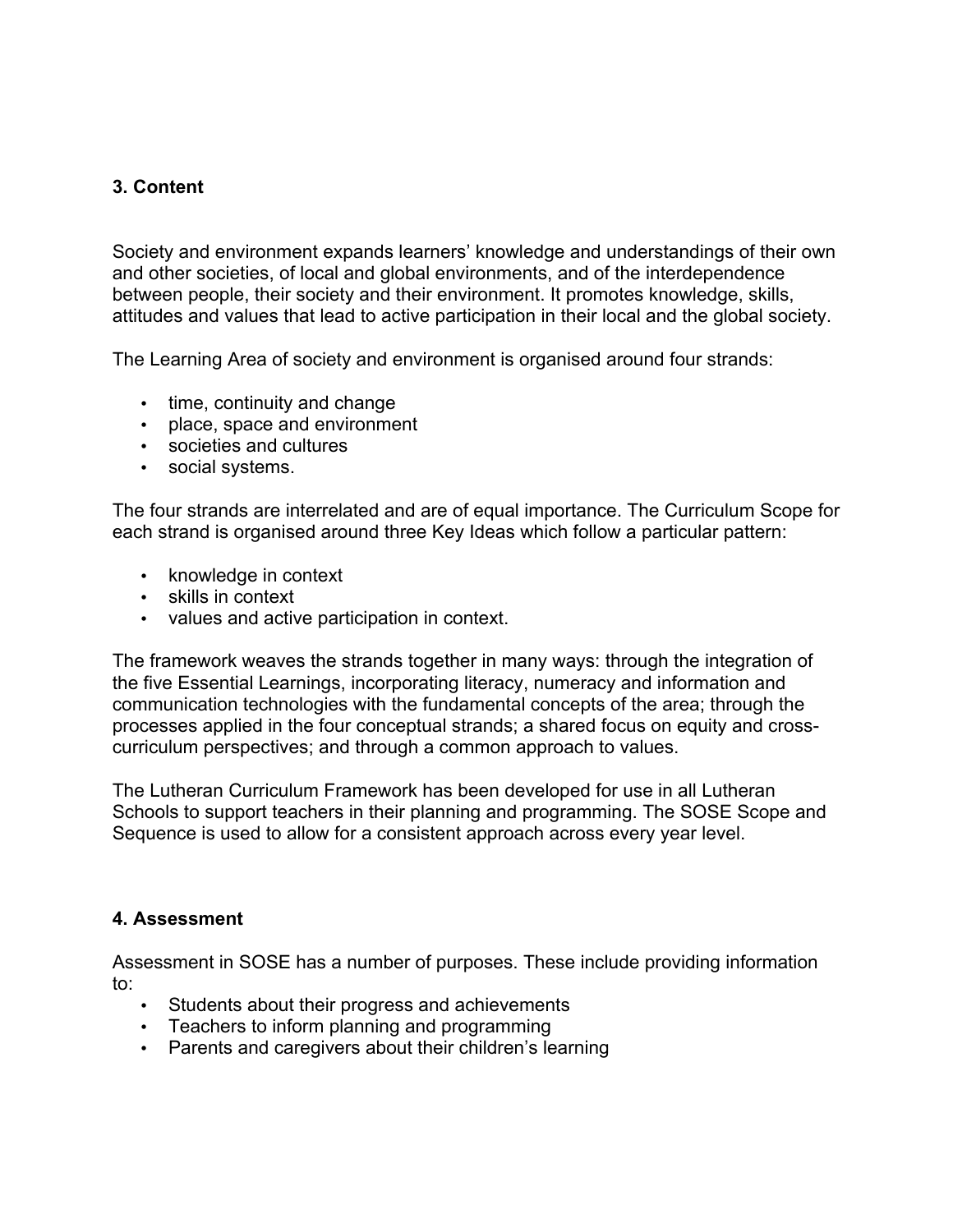Judgments' about the student's achievements will be based on clear and explicit criteria.

Assessments draw on a comprehensive range of strategies including anecdotal records based on observations, work samples, portfolios, self assessment tasks, checklists, teacher made lists, standardized tests, audio tapes, video tapes and interviews, etc.

Students are encouraged to monitor and reflect on their progress.

Student development will be mapped across year levels.

#### **5. Teacher's Professional Development**

Teachers keep themselves well informed both with content knowledge and teaching strategies and practices. This is achieved through;

- professional reading
- sharing of best practice e.g. at staff meetings, hub groups
- release time for attendance at conferences, workshops, seminars, etc
- related and relevant association memberships.

#### **6. Timetable**

It is expected the time allocation for SOSE will be a minimum of 90 minutes per week. Where possible, teachers need to explore opportunities for integration with other curriculum areas.

#### **7. Resources**

Effective resourcing relies on:

- an annual meeting of the Principal, the SOSE Key Teacher and Business Manager to review spending of the currents year's budget and to determine proposed budget for the next year.
- the administration of adequate budgetary commitments for the provision of teacher and student equipment, materials including library resources and software programs, access to the internet and related technology
- a key teacher accepting responsibility for coordinating the selection and purchase of equipment and materials to support the program
- adequate budgetary commitment to ongoing professional development for teachers.